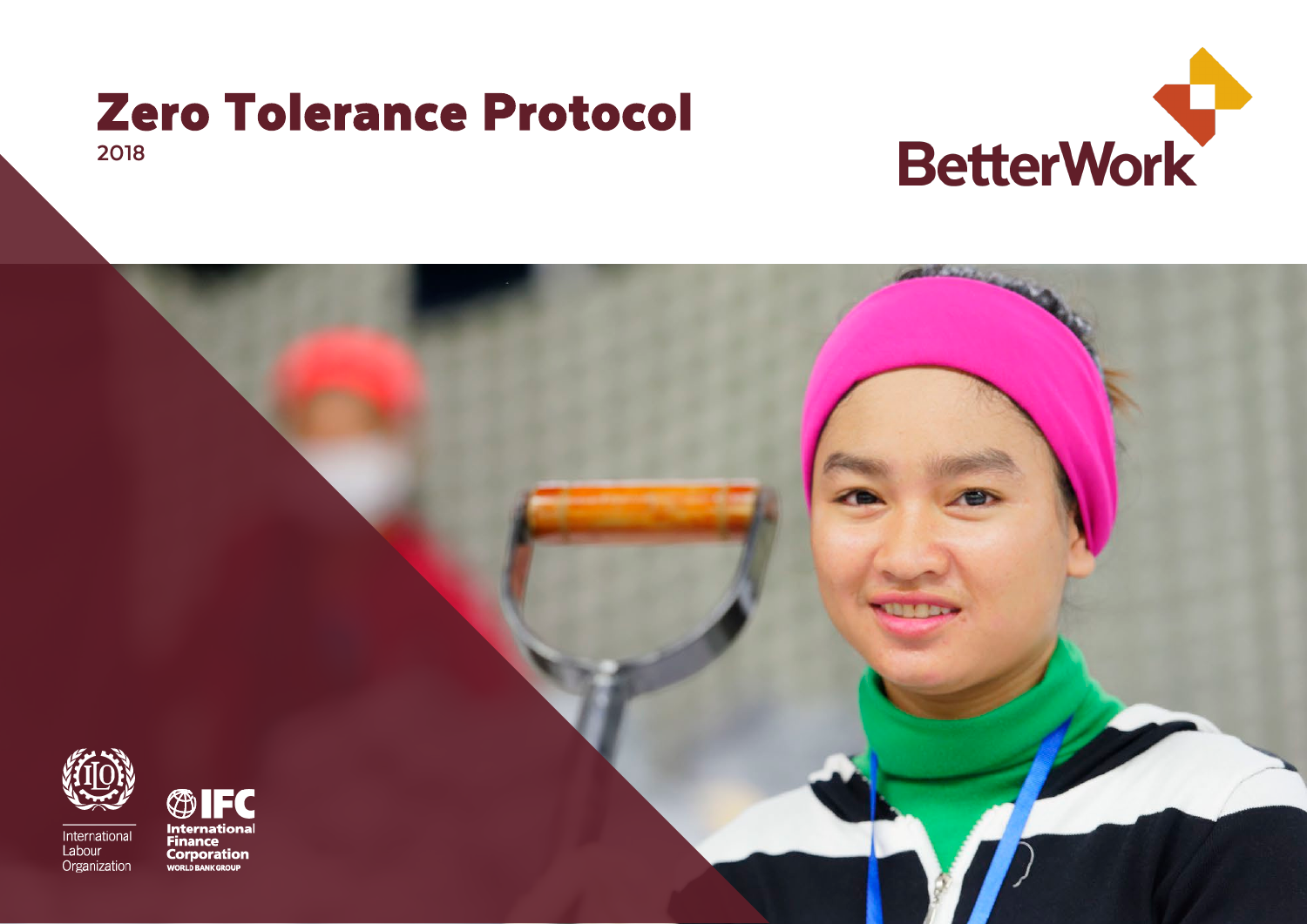

Better Work Enterprise Advisors may uncover serious rights violations when undertaking factory visits for either assessment or advisory purposes. In general, Better Work staff hold information learned through factory visits confidential, and only share information in line with the Terms and Conditions agreed by Better Work and participating factories. However, immediate action must be taken where critical issues, or circumstances that pose an imminent and significant threat to worker health and safety, are found. This note defines which issues will be considered zero tolerance and identifies the procedures that Better Work staff will take when such issues are suspected and/or detected with regard to a participating factory.

# Definition of Zero Tolerance Issues

Better Work will consider human rights violations, including child labour, forced labour, corporal punishment, physical abuse, violence, and issues that pose an imminent threat to worker health and safety to be zero tolerance issues. In particular, suspected non-compliance on the following issues from the Compliance Assessment Tool will trigger the protocol identified below:

### Child Labourers

- Workers under the age of 15 (or the minimum age of the country in question)
- Workers under age 18 subjected to worst forms of child labour (forced labour, prostitution, pornography and illegal activities)

## Forced Labour

- Not allowing workers to leave the workplace at all times, including during overtime in order to force them to work against their will
- Use of violence or the threat of violence to intimidate workers and force them to work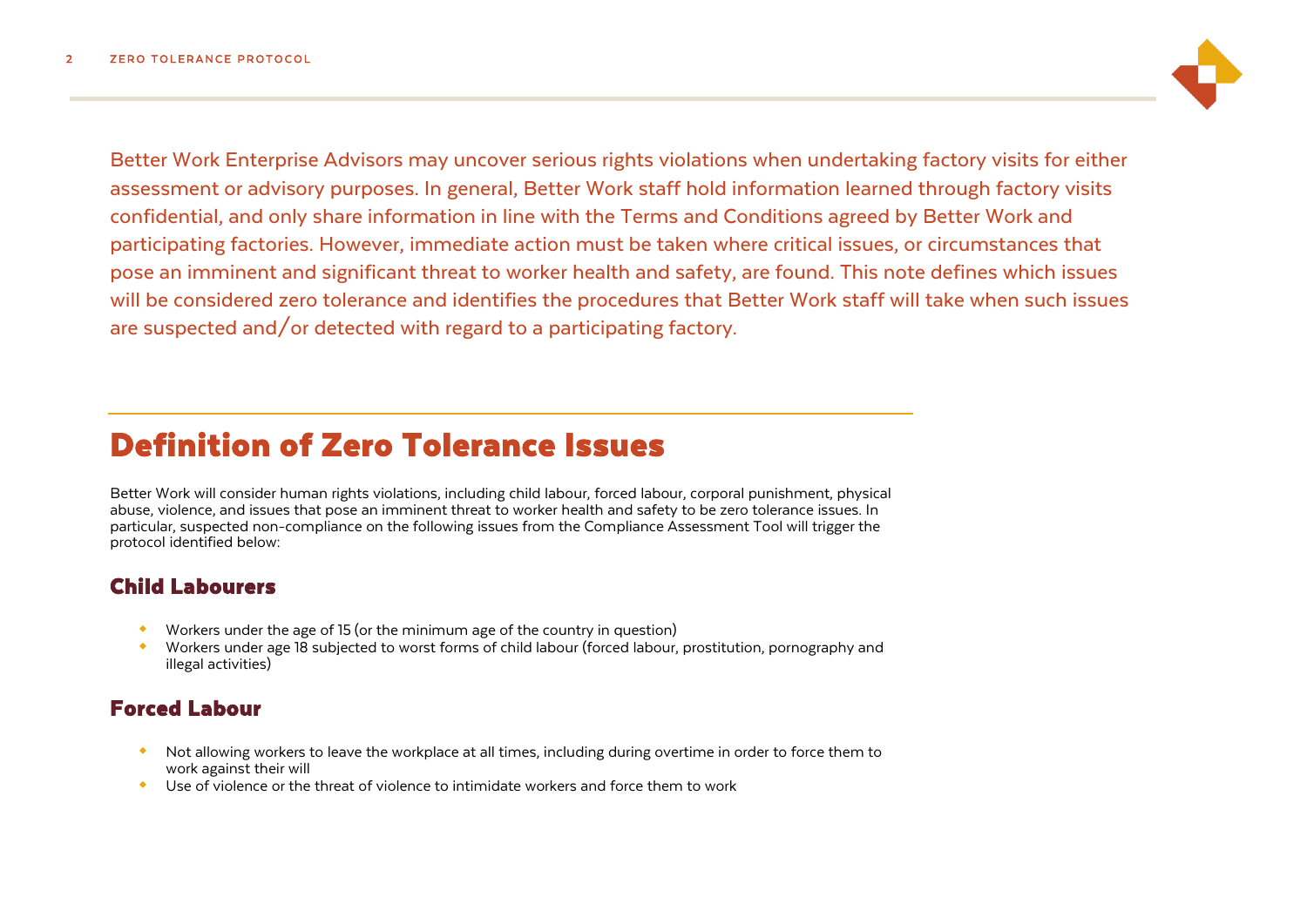#### Corporal punishment, physical abuse, and violence, including sexual violence

**Corporal punishment, physical abuse** 

Violence or imminent threat of violence, including sexual violence

## Occupational Health and Safety (OSH)

- Punishment of workers who remove themselves from work situations they believe present an imminent and serious danger to life or health
- OSH violations that pose an imminent and significant threat to worker health and safety.

## Freedom of Association (FOA)

Egregious violations of freedom of association may be determined by Better Work Programme Manager to constitute a zero tolerance issue.

This protocol also applies if any of the above conditions are found in employer-provided housing that is checked as part of a factory visit.

# Protocol when Zero Tolerance Issues are identified

1. Enterprise Advisors will immediately report directly to the Better Work Programme Manager any violations or suspected violations of the zero tolerance issues identified above, which they may find while undertaking factory visits. In the event that Enterprise Advisors identify victims of sexual violence, they inform the victims of their options to seek assistance and provide referral information.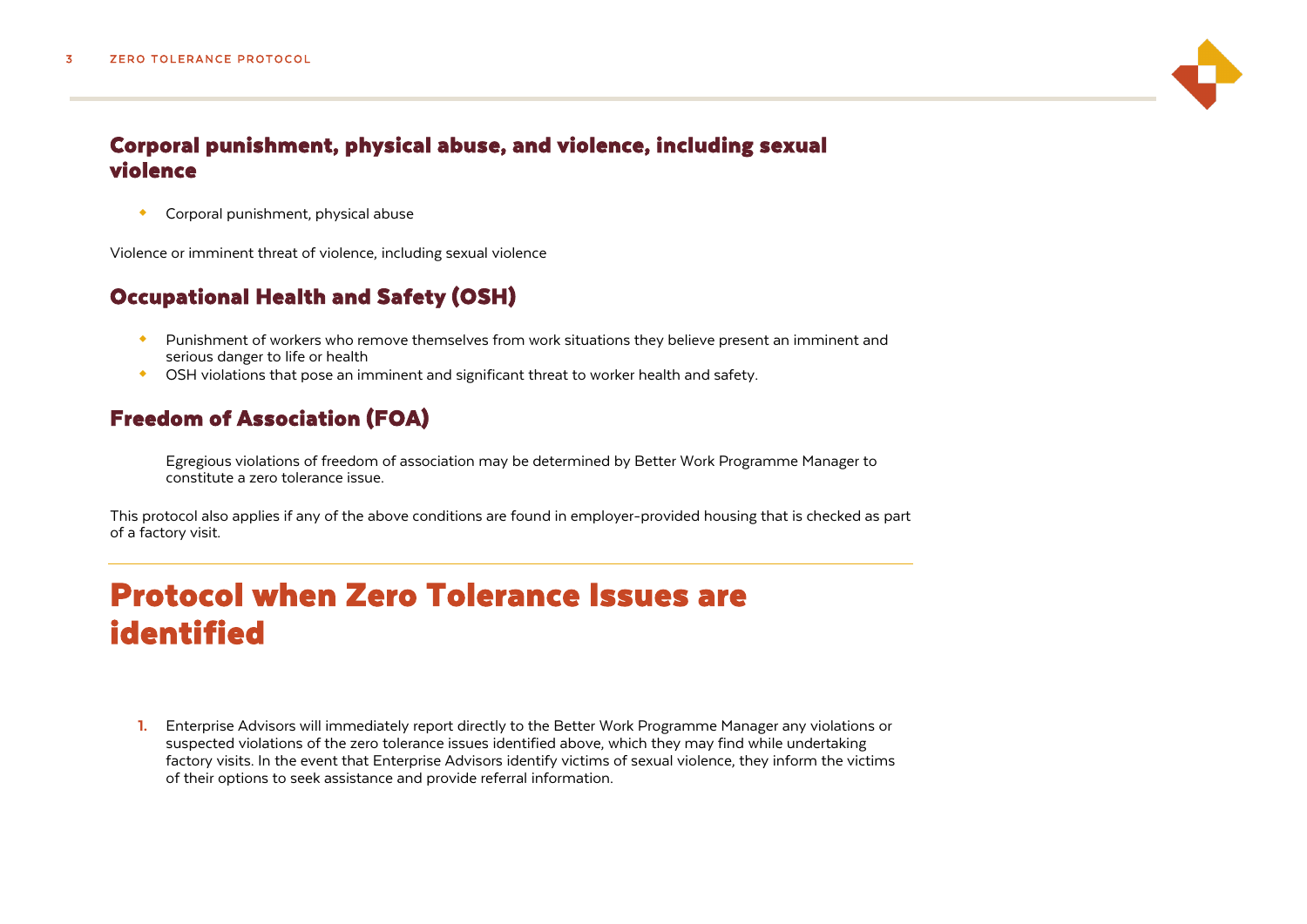- 2. If the Better Work Programme Manager considers that a violation has occurred, s/he will, within 48 hours, inform the Ministry of Labour (MOL) in writing of the violation. Instances of sexual violence and the identity of victims of sexual violence are disclosed only upon their request.
- 3. Better Work will request the labour ministry (MOL) to initiate investigations into the matter within 48 hours of being informed to determine whether a violation has occurred.
- 4. The Better Work Programme Manager will follow up with the MOL within 72 hours of informing the MOL of the violation and request to agree on an action plan. Action Plans will vary dependent on the violation identified and the underlying circumstances, but always include both investigation and remediation.As necessary and appropriate, the ministry may coordinate with other appropriate governmental authorities.
- 5. Following the initial investigation, the Better Work Programme Manager will work with the MOL to agree on a remediation approach. Remediation Approaches vary depending on the violation identified and the underlying circumstances. See Annexes for examples of recommended remediation approaches:
	- a. Annex 1: Recommended approach for remediating cases of underage workers
	- b. Annex 2: Recommended approach for remediating issues relating to forced labour
	- c. Annex 3: Recommended approach for remediating violence
	- d. Annex 4: Recommended approach for remediating Occupational Safety and Health (OSH)
- 6. Throughout the investigation and remediation efforts, the well-being of the victim(s) of the violation is safeguarded and any action taken must not in any way place the victim in any further danger or make him or her vulnerable to any retribution.
- 7. Better Work will request the ministry to inform the programme in writing of the findings of the ministry's investigation and the outcome of remediation.
- 8. Better Work requests the Ministry of Labour not to disclose information provided to it by Better Work in connection with this Protocol, or to disclose information collected in connection with the implementation of the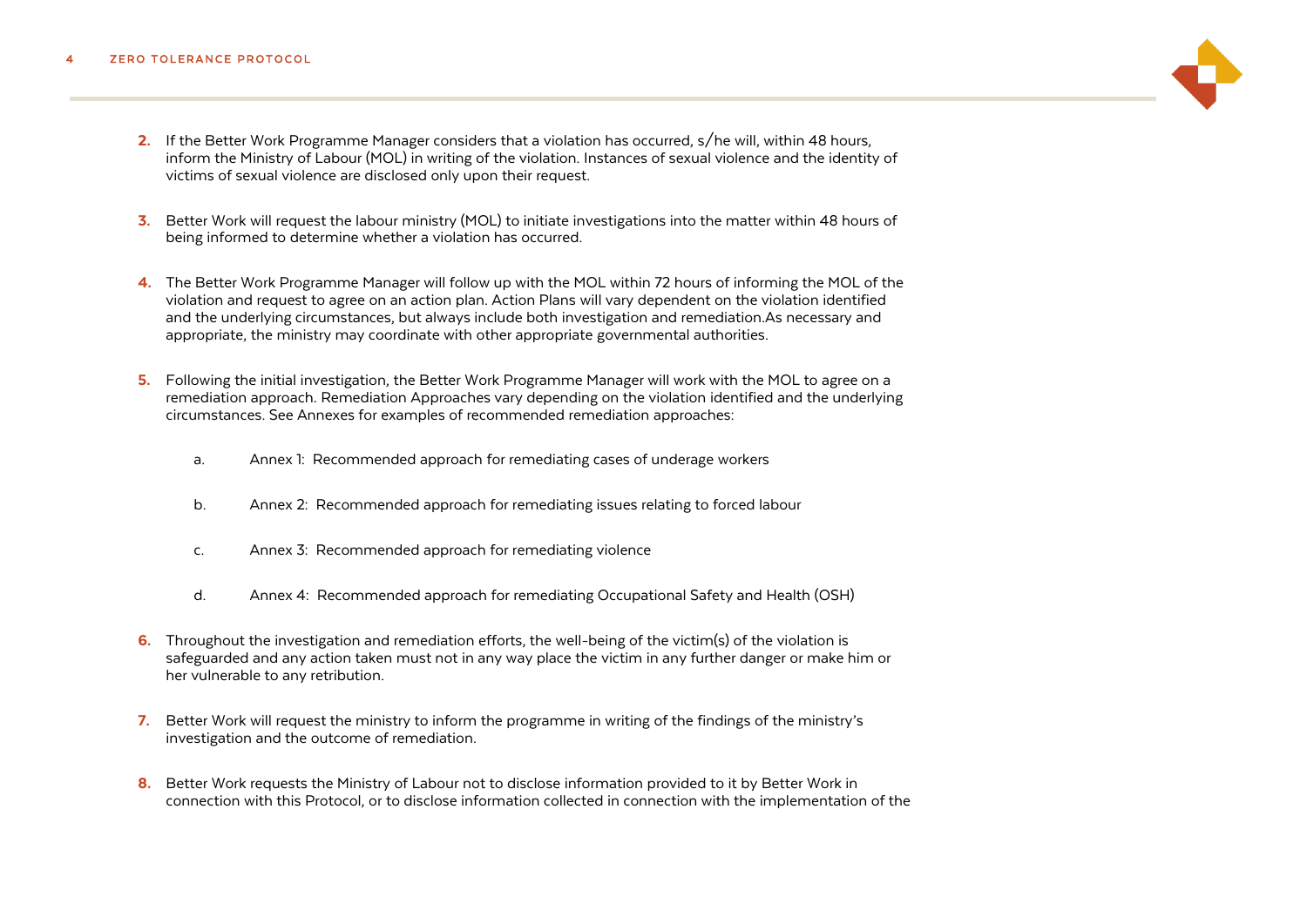

Protocol to parties other than Better Work beyond that necessary to implement the Protocol, including carrying out appropriate remediation.

Note: The timeframes stated represent the maximum time frame for action. Where necessary, actions will be completed sooner.

# Protocol with Brands

- 1. Better Work will notify all buyers subscribing to the factory at which the violation took place within 48 hours of identifying the issue. Instances of sexual violence and the identity of victims of sexual violence are disclosed only upon their request.
- 2. Better Work will notify all buyers subscribing to the factory of the action plan with the Ministry of Labour, within 24 hours of agreeing it with the Ministry.
- 3. Better Work will seek to involve buyers in remediation efforts, where appropriate, and will keep buyers regularly updated throughout remediation efforts.
- 4. Better Work will notify all buyers subscribing to the factory and seek their active support, if at any point during remediation efforts the factory is not cooperating or making progress.

Nothing in this zero tolerance protocol or relating thereto shall be construed as constituting a waiver of the privileges and immunities of the ILO.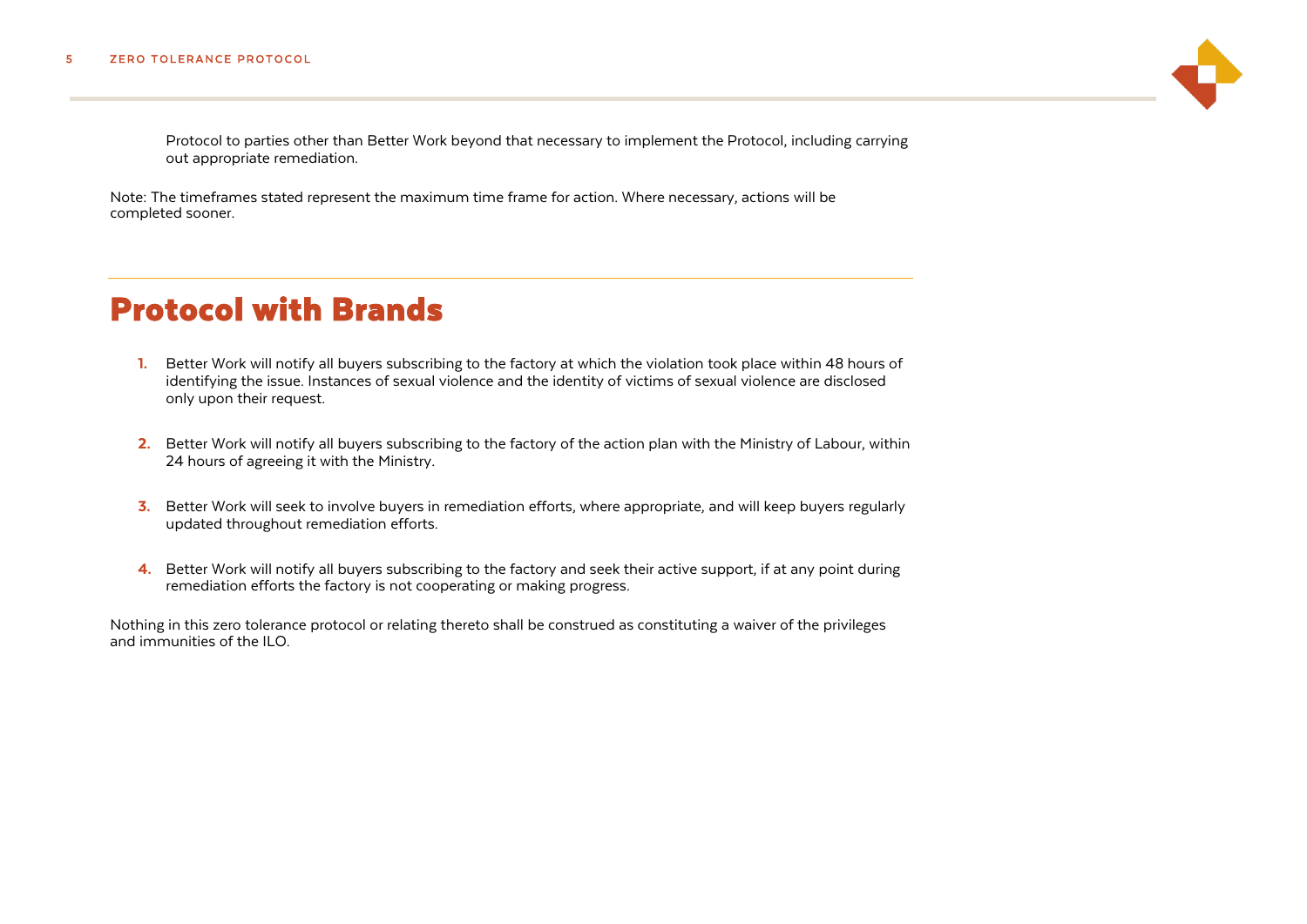

#### Annex 1: Recommended approach for remediating cases of underage workers

- 1. The case is immediately referred to the relevant department within the MOL. A full investigation is carried out, and the employer is subject to appropriate sanctions. If necessary, the child's age is confirmed through interviews and documentation. If it is not possible to confirm the worker's age, the worker is presumed to be a child.
- 2. The child immediately ceases to work at the factory.
- 3. Key people and institutions whose assistance is required for remediation are identified. Depending on the circumstances, these may include relevant departments within the MOL and other ministries, the employer, the recruitment agent (if any), the worker, the child's family, trade union representatives, buyers, NGOs, and healthcare and counselling service providers.
- 4. If necessary, a guardian is appointed to represent the best interests of the child. Children of sufficient age and maturity participate in any decisions that may affect them.
- 5. The child is placed in suitable education/vocational training schemes in accordance with the principle of the best interest of the child, until s/he turns 15.
- 6. The employer pays any fees associated with the placement of the child in the education/vocational training schemes, and housing costs if the child will not reside with family.
- 7. The employer provides the child with a monthly compensation payment until  $s/h$ e turns 15, calculated based on previous earnings.
- 8. Payment of the compensation payment is made directly to the child or her/his parents/legal guardian and takes place one day after each normal monthly pay-day, or on the day after when this falls on a weekly rest day or a public holiday.
- 9. Any outstanding disciplinary fines or other monies owed by the child to the employer are forgiven.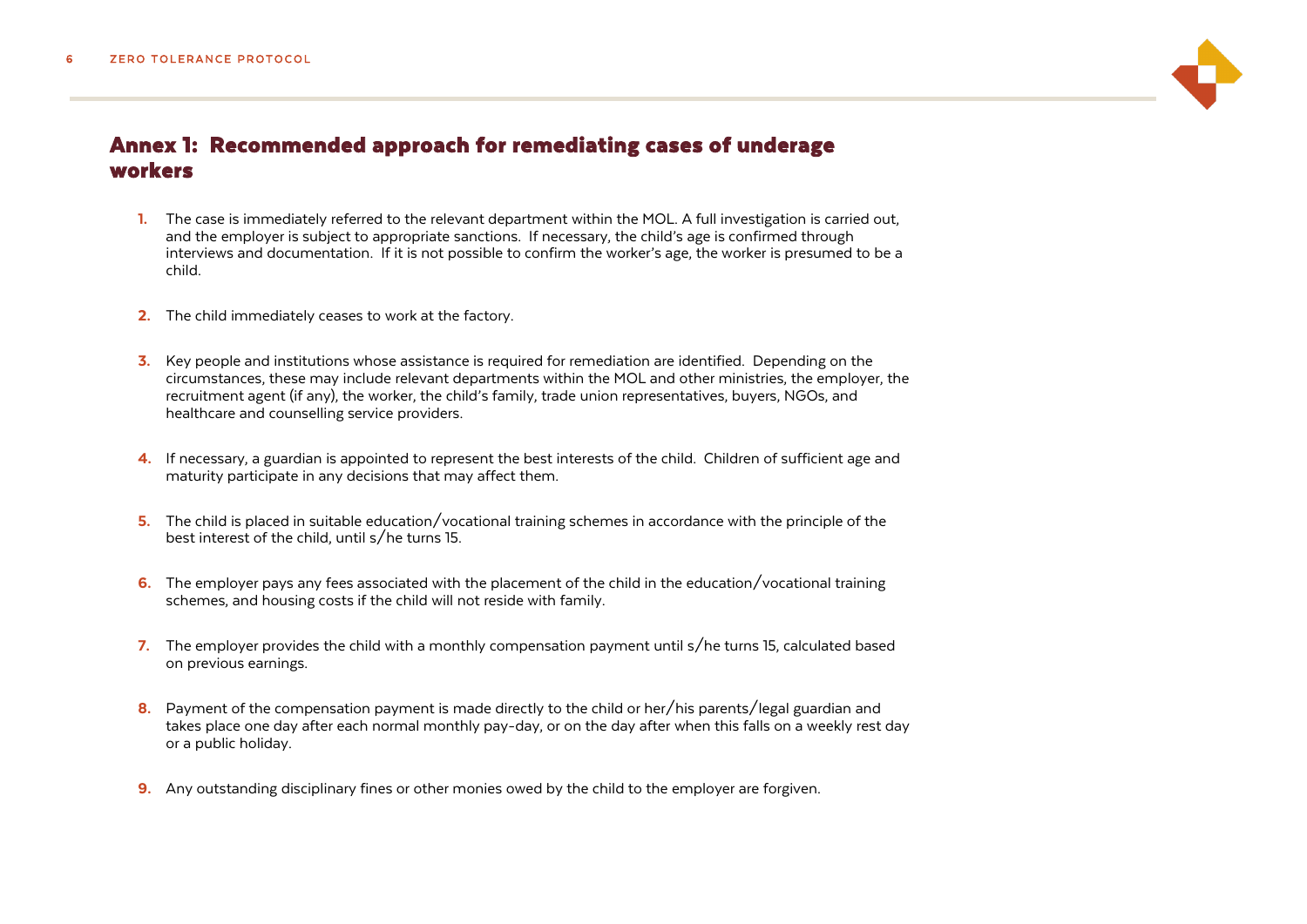- 10. Monitoring is undertaken to verify that the child is attending the educational courses and receiving the relevant payments.
- 11. Should the child wish, the employer will re-employ her/him when s/he has turned 15.
- 12. The employer ensures that the age of all workers will be verified against reliable documents prior to recruitment (including workers recruited through agents).
- 13. The employer ensures that workers who are between 16 and 18 years of age are not subject to the worst forms of child labour, including hazardous work.
- 14. Better Work works with the factory during advisory services to ensure that noncompliances relating to child labour are addressed in a sustainable manner, and that all measures taken are in the best interest of the child.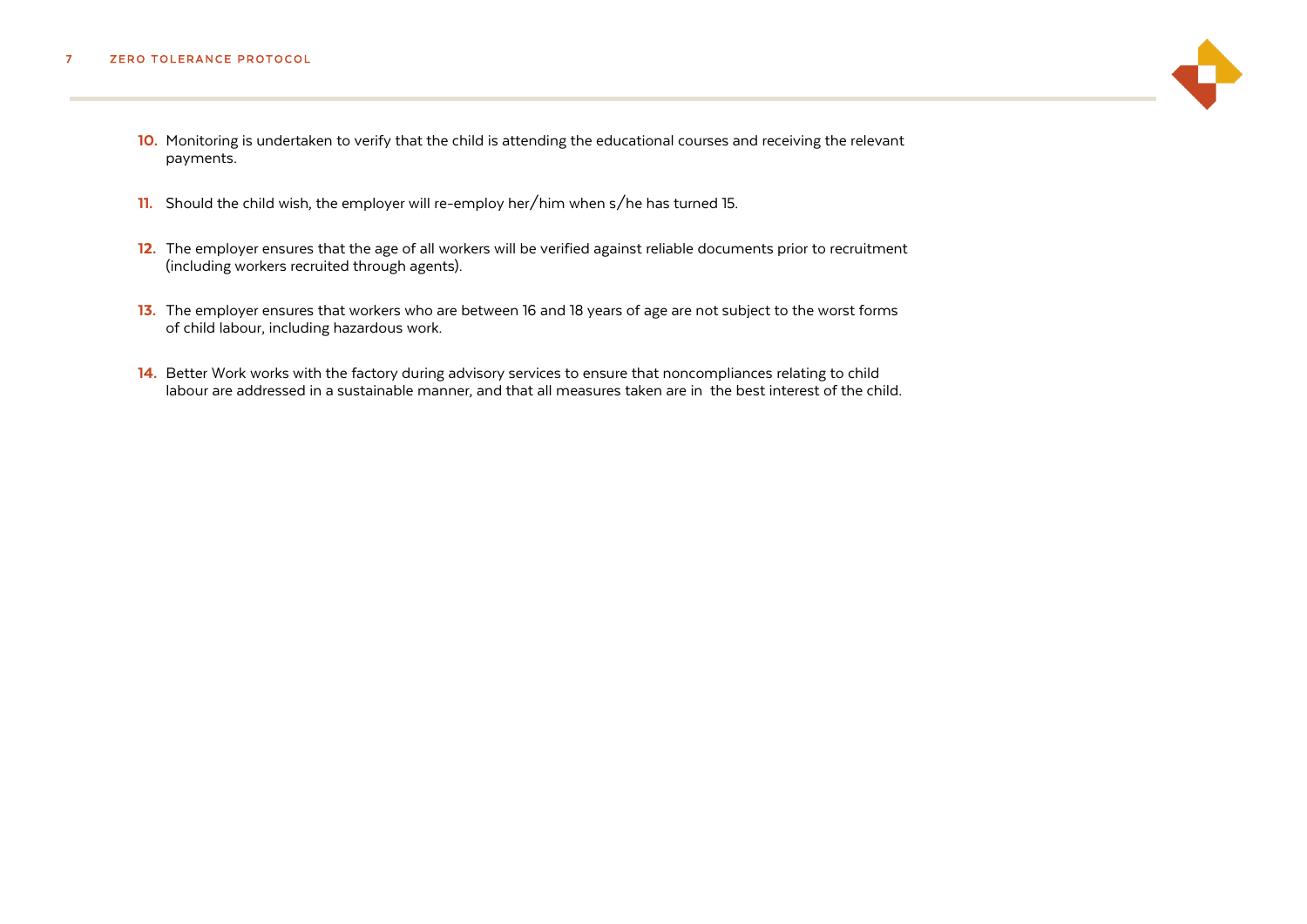

#### Annex 2: Recommended approach for remediating issues relating to forced labour

- 1. Appropriate remedial action is taken to assist/protect workers, depending on the violation. For example,
- The employer removes restrictions on workers' freedom of movement, and workers are informed about the change in policy
- **Persons accused of threat or violence in the workplace are suspended immediately pending the outcome of the** investigation; persons found to be responsible for threat or violence are disciplined appropriately by the employer (and through government prosecution if appropriate).
- 2. Egregious cases of worker confinement, or physical or psychological abuse are referred to law enforcement authorities and/or NGOs. For example,
- $\bullet$  Law enforcement authorities and/or NGOs provide workers a safe place to stay and link them to needed services, including healthcare, counselling, shelter, legal aid and other services; the employer bears the cost of any necessary services, including housing
- 3. The MOL pursues appropriate enforcement action against the employer, in coordination with other governmental authorities if appropriate under the circumstances.
- 4. Better Work works with the factory during advisory services to ensure that noncompliances relating to forced labour are addressed in a sustainable manner, and that all measures taken are in the best interest of the victim.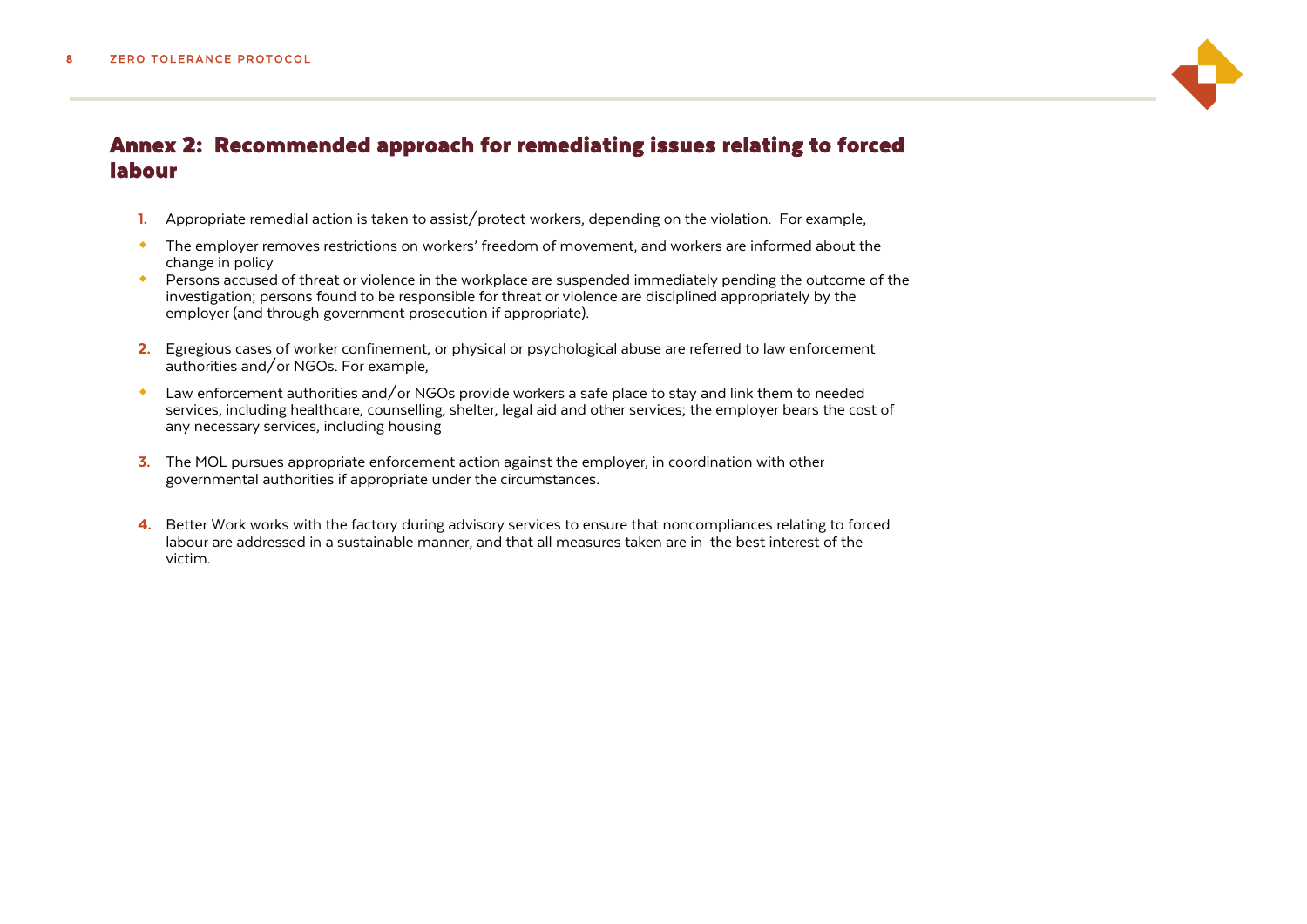

#### Annex 3: Recommended approach for remediating corporal punishment, physical abuse and violence, including sexual violence

- 1. Instances of sexual violence and the identity of victims of sexual violence are disclosed only upon the victim's request. If disclosed, confidentiality is maintained to the extent practical and appropriate under the circumstances.
- 2. Law enforcement authorities are notified (only upon the victim's request).
- 3. When necessary, law enforcement authorities and/or NGOs provide victims a safe place to stay and link them to needed services, including healthcare, counselling, shelter, legal aid and other services; the employer bears the cost of any necessary services, including housing.
- 4. The worker is given the option of moving to another section of the factory (away from the perpetrator). Any associated costs are covered by the employer.
- **5.** Persons accused of violence in the workplace are suspended immediately pending the outcome of any investigation; persons found to be responsible for violence are disciplined appropriately by the employer (and through government prosecution if appropriate).
- 6. The employer ensures that all employees, including management and workers, participate in trainings on workplace violence prevention as well as sexual harassment/sexual violence.
- 7. The factory adopts a workplace violence policy and a sexual harassment policy, and develops transparent, impartial and reliable grievance mechanisms to effectively address grievances, including those involving corporal punishment, physical abuse, violence and sexual harassment/sexual violence.